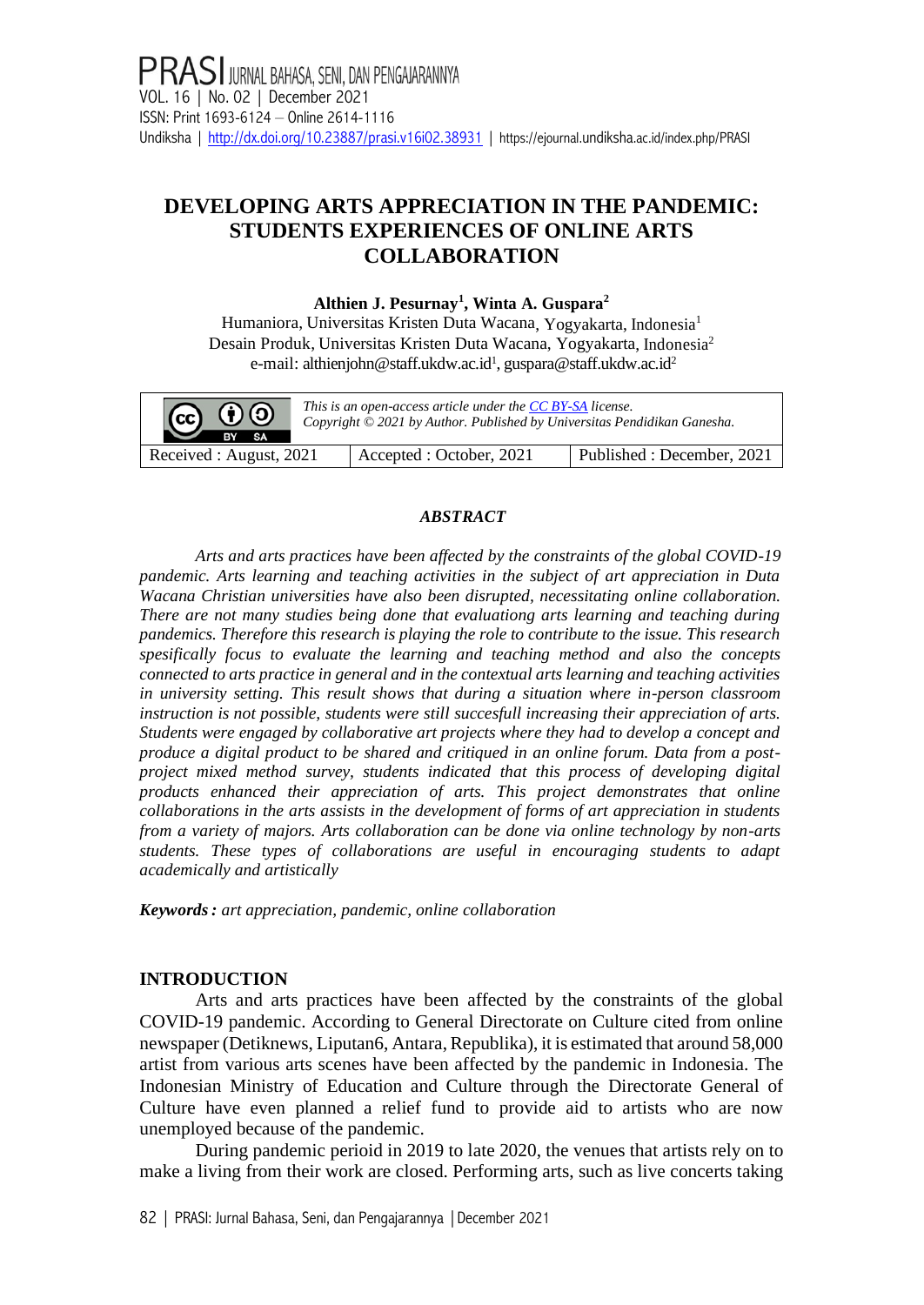PRASI JURNAL BAHASA, SENI, DAN PENGAJARANNYA VOL. 16 | No. 02 | December 2021 ISSN: Print 1693-6124 – Online 2614-1116 Undiksha| DOI:<http://dx.doi.org/10.23887/prasi.v16i02.38931> |https://ejournal.undiksha[.ac.id/index.php/PRASI](https://ejournal.undiksha.ac.id/index.php/PRASI)

place in the stadiums and theaters are not feasible given rules around social distancing. During the pandemic, many arts related activities have been relocated to online spaces. This situation has also impacted arts curriculum and teaching activities in universities. Therefore it is urgent to evaluate the concepts connected to arts practice in general, especially arts learning and teaching activities in the university setting. In moving to remote learning in digital settings, there is a need to re-evaluate arts practices, the definition of the arts, and the definition of the stage as an artistic space.

In the study of arts and humanities, art is seen to reflect the life-world of human beings. Arts are also an element of culture (Prameswari et al., 2020). Arts reflect the everydayness of life. That means that discussions of the arts also touches on the broader cultural dimensions of contemporary society. From that stand point, Duta Wacana Christian University seeks to promote a love for humanities through the arts. Since 2006, The Faculty of Education of the Department of Humanities has offered student Art Appreciation as a subject of study.

Art Appreciation as a concept of study is popularly understood as a synonym of approbation. Approbation itself generally related to affection or even love. To appreciate here can be defined as liking. According to Noel Carrol, a contemporary philosopher of art, the conception of art appreciation can be traced back to 18th century philosopher David Hume. According to Hume, humans act as observers of art and judge works of arts through the way we experience them (Carroll, 2016). For Hume, our judgment of taste is subjective and fundamentally concerned with our attention to the piece of art (Hume, David - Oxford Reference, n.d.). Our attention to the object infers whether we like or 'not-like' an object.

The challenge for the lecturers who are teaching Arts Appreciation relies on convincing students to like art works. The other side lecturers have to evaluate is the learning outcomes in order to develop the curriculum and improve Art Appreciation. As we have practiced, examined and concluded, in acquiring arts appreciation students need to do study on arts. The first stage is by literature review on history and specific concepts, and theory of art studies in the classroom. The second phase is the stage of aesthetic experience that is designed so that students can experience being an audience in a set of live arts performances. Third, the artistic phase, is where students themselves create the art work. The experiment of the third phase generates a deeper appreciation than the previous two.

### **METHOD**

This study is a classroom action research. This study based on experiment in shifting the art appreciation course to project based learning. The new approach includes new teaching methods, new learning activities and theoritical contents in the of Art Appreciation course syllabus. This effort has intention to achieve what we as the lecturers have termed "deeper appreciation". This research, is based on a semester-long learning process. In the process of learning as an aesthetic experience, and the artistic experience, students are the subject of this research. Art Appreciation is a humanities selective course, therefore the students who took this class are from various major and faculties in Duta Wacana Christian University. Research main tool in gathering the data is relied on questionnaire. This study uses the Likert Scale to test students' attitudes, opinions and behaviors toward class activities and their art projects. It was completed by a total of 67 students from two classes. The questionnaire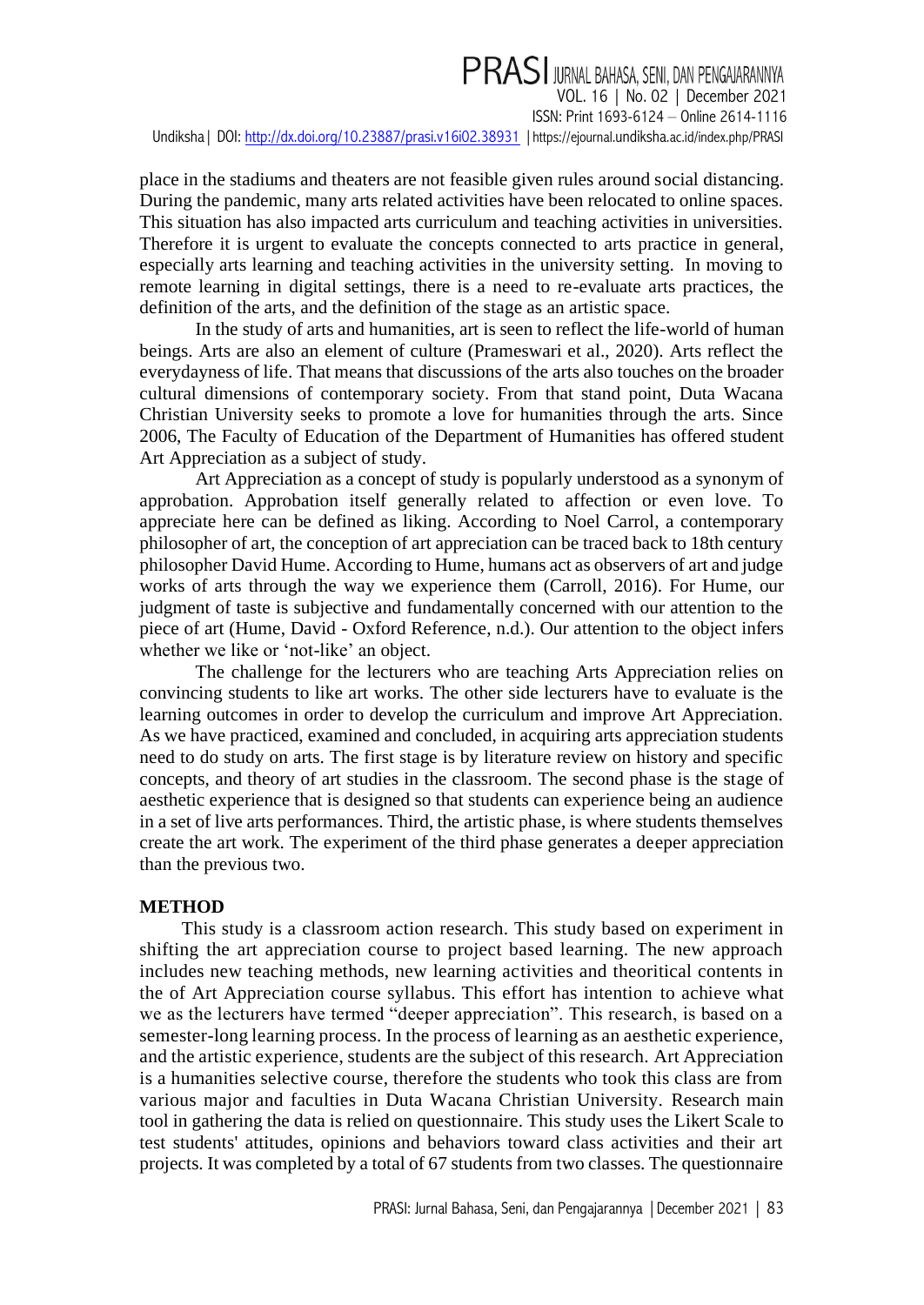was designed to measure student opinions, attitudes, and behaviors toward art. This questionnaire also helped the lecturers to evaluate the content (practice and concept) of the syllabus and class scenario in the learning process for future development.

At the end of the semester students in two sections of the Art Appreciation class were asked to fill in a survey. Each class contained 35 students or less. Group A, the first class, consisted of 35 students. Group B, the second class, consisted of 32 students. We used the data from the questionnaire filled out by the students to interpret both quantitatively and qualitatively that artistic experience assists in the development of art appreciation in students from a variety of majors. To understand the students' perception and sense of appreciation, the questionnaire uses the Likert Scale. According to Sugiyono, 2016) the Likert Scale is useful to measure attitude, opinion, and perception of phenomenon. The result of the quantitative measurement was then qualitatively interpreted to find the underlying meaning and significance of this learning process through the art projects. We also observe qualitatively their experience through monitoring and evaluating their weekly reports. This research was conducted from the first class meeting in February 2020 until July 2020. Student's collaborative projects were completed within six weeks. We planned to exhibit the collaborative projects in the UKDW hall, but this was not feasible to due to the restrictions on gathering because of pandemic. Therefore, we shifted to using Youtube and social media as platforms to promote the arts to university audiences and the public at large.

There are three stages in this new course syllabus. The first stage is learning art through reading textbooks, reviewing, watching art works from the internet. Students are given four basic concepts to understand the arts. The first concept is the element of culture. Classes contained an elaboration of what is art, and how it functions in certain societies. Second stage is exposing student to be audiense of art event. This stage seeks to develop their appreciation of art by experiencing live performing arts. Students were asked to watch live performances of collaborative work featuring music, poetry and dance. The third stage of the class is where students acquired artistic experience through creating their own original ideas and produce their own project. During the first half of the semester, students gain knowledge and an introduction to arts and arts scenes, basic concepts of arts, theories of arts, and to a sufficient review of literature on social and cultural contexts of arts (Schabmann et al., 2015). This includes arts in popular culture, specifically in Indonesia. The curriculum is designed to have three stages that have been mentioned earlier. The first stage is learning art through reading textbooks, reviewing, watching art works from the internet. The second stage is to add to their sense of the arts by engaging them to watch live performing arts. The third stage is for them to acquire artistic experience through creating their own original works.

In this last stage, the students are divided into small groups. Within their groups, they are asked to come up with ideas and concepts. They are trained to think artistically. Students choose which art form (poetry, painting, music, spoken word, animation, visual art) to focus on for their collaborative projects. When they are certain about the concept and their chosen art form, they have to produce a story board and a script. They submit the weekly report about their progress. We as the lecturers train them to have a broader understanding that meaningful signs are everywhere in everyday life. That understanding includes the basic study of signs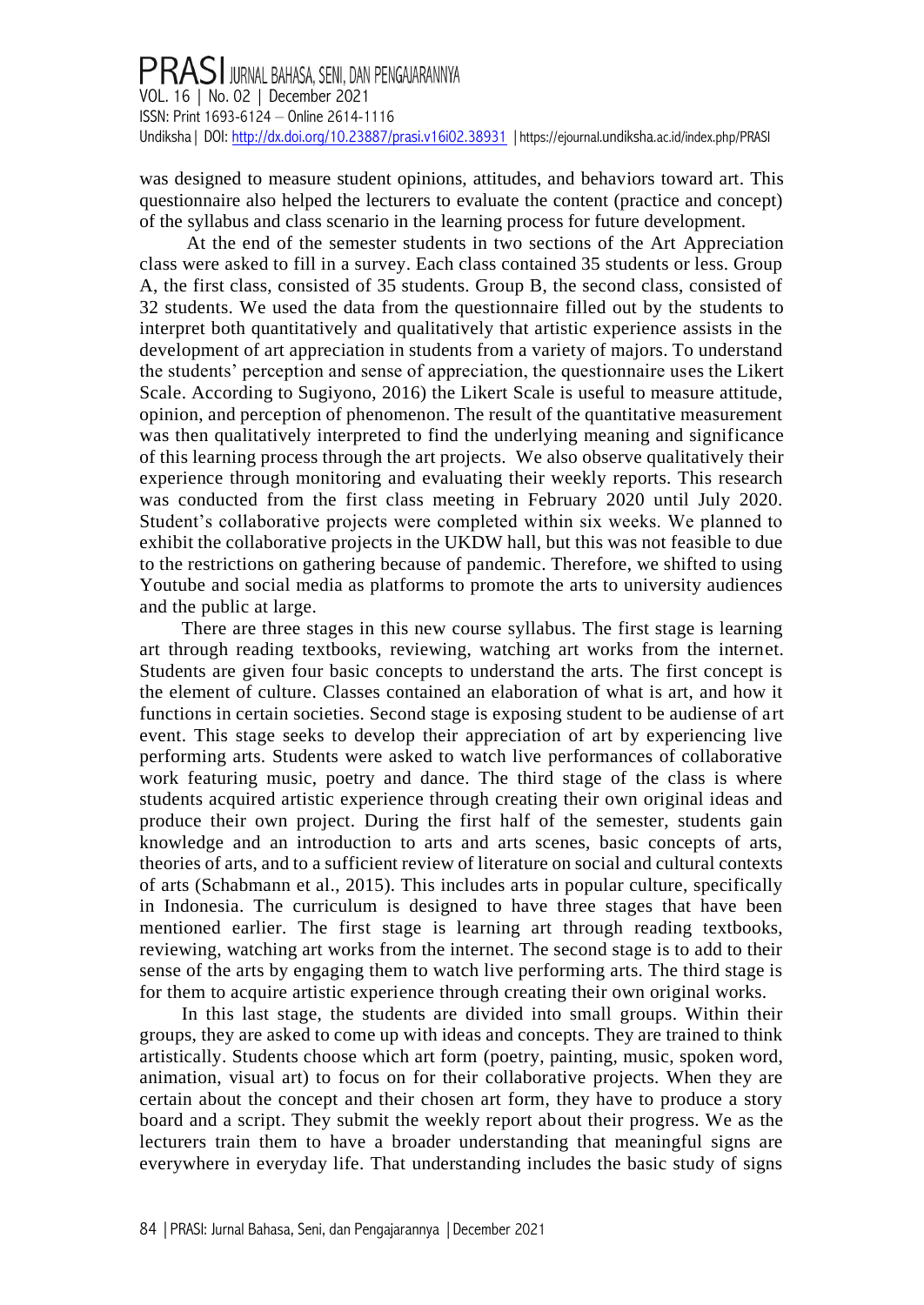PRASI JURNAL BAHASA, SENI, DAN PENGAJARANNYA VOL. 16 | No. 02 | December 2021 ISSN: Print 1693-6124 – Online 2614-1116 Undiksha | DOI:<http://dx.doi.org/10.23887/prasi.v16i02.38931> | https://ejournal.undiksha[.ac.id/index.php/PRASI](https://ejournal.undiksha.ac.id/index.php/PRASI)

from semiology so that they can translate the scripts into detailed expression of their art works.

## **FINDING AND DISCUSSION**

This research is about finding out students' opinions and beliefs in order to show that they are increasing their art appreciation. The process of learning in class through doing art projects reveals their development in art appreciation. In the middle of the semester we observed growth in the students' appreciation for art. Here are the three stages:



Figure 1. Figure 2.



Figure 3.

Figure 1 to 3 display the stages of learning process in art appreciation class using project based learning method. Photos and screenshots taken during the course of semester activities. In Figure 1 we can see that the first stage is learning art through reading textbooks, reviewing, watching art works from the internet. Students are given four basic concepts to understand the arts. The first concept is the element of culture. Classes contained an elaboration of what is art, and how it functions in certain societies. Understanding art through socio-cultural aspects is based on understanding symbolic interaction. As Clifford Geertz said, man is an animal suspended in webs of significance that he himself has spun (Geertz, 1977). Understanding art can utilize this notion of culture. The analysis of art should be an interpretative endeavor to search for meaning. In the attempt to do that, students have to comprehend how signs function in our culture. The process of learning basic semiology in this way is beneficial for students.

The second stage of the class seeks to develop their appreciation of art by experiencing live performing arts. Students were asked to watch live performances of collaborative work featuring music, poetry and dance. Students had an opportunity to discuss the performances with the artists directly. They were able to observe and understand the processes behind an art performance event. This stage was purposely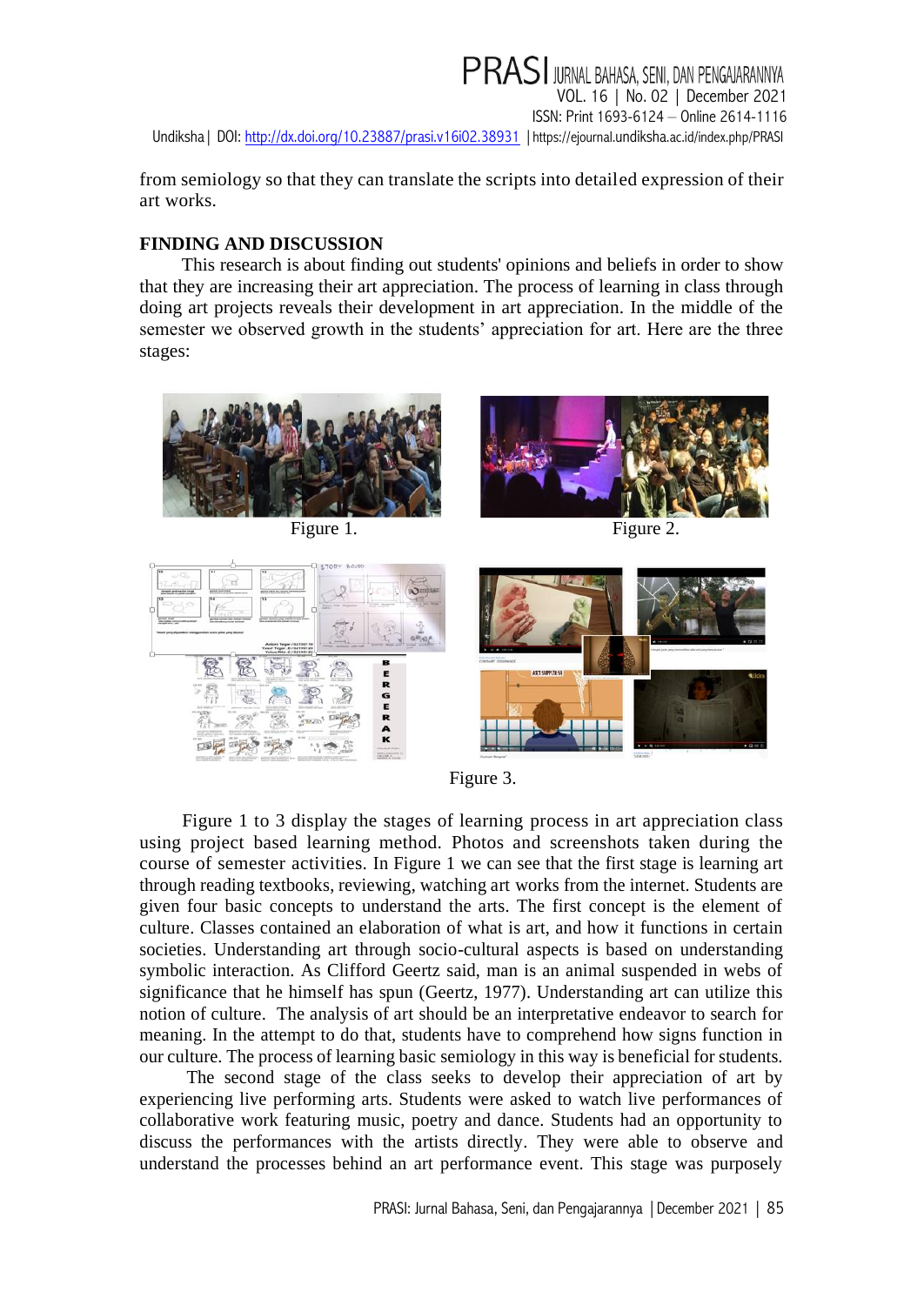designed for students to reach the "aesthetical experience". This is the second condition to assure students reach the status of liking art. Experience is always richer than knowledge derived from cognitive capacity (Melnick et al., 2011). This stage in the class gave students the ability to engage with artworks comprehensively.

The third stage of the class is where students acquired artistic experience through creating their own original ideas. This stage had two main activities: first, they conceptualized their own original idea for their art projects. Second, they produced their own projects working in small groups. Production is at the heart of making art. In art scenes and fields of study production is important for artistic action and artistic exploration. In this last stage, each group has to come up with the concepts that following their script and storyboard as evidence of well planned art work. Students were instructed to follow the story boards and scripts they wrote to guide their production process. These students came from a variety of majors, and displayed some interesting ways of describing art. We observed that through this process, the students improved their abilities to describe what art is, and to express the quality of art in more advanced ways. How they narrated and curated their projects was a window into their subjective experience. Despite the fact that art appreciation is related to "liking" the arts are still about subjectivity. In observing the learning process of the students some insights emerged. The common understanding of arts appreciation is that is can and should be based on facts. By that sense arts appreciation isn't a completely subjective perception. It involves objective knowledge. What is objective is the intended purposes of the works (Carroll, 2016). Students objectively evaluated the appropriateness, adequateness, and their evaluation of art itself as the object. For Noel, this is called the "art-evaluative heuristic".

| Tabel 1. Survey Result (Questionnaire Completed by 67 students)        |                                  |               |                          |                        |                                     |  |  |
|------------------------------------------------------------------------|----------------------------------|---------------|--------------------------|------------------------|-------------------------------------|--|--|
| <b>Questions</b>                                                       | <b>Strongly</b><br>Agree $(\% )$ | Agree $(\% )$ | <b>Neutral</b><br>$(\%)$ | <b>Disagree</b><br>(%) | <b>Strongly</b><br>disagree $(\% )$ |  |  |
| Did this project<br>improve your<br>appreciation of art                | 52.24                            | 46.27         | 1.49                     |                        |                                     |  |  |
| Studi art should be done<br>thorugh experiential<br>project            | 20.9                             | 40.3          | 23.88                    | 5.97                   | 2.99                                |  |  |
| It is enough just to<br>observe when studying<br>art                   | 2.99                             | 11.94         | 32.84                    | 43.28                  | 8.96                                |  |  |
| Theories and concepts<br>of art are important in<br>art project        | 40.3                             | 47.76         | 8.96                     |                        |                                     |  |  |
| Practice is more<br>important than theories<br>and concepts            | 23.88                            | 25.37         | 32.85                    | 14.93                  | 2.99                                |  |  |
| Technical skill is more<br>important than the<br>concepts and theories | 16.42                            | 19.4          | 37.31                    | 23.88                  | 2.99                                |  |  |

This questionnaire uses the Likert Scale to test students' attitudes, opinions and behaviors toward class activities and their art projects. It was completed by a total of 67 students from two classes. The questionnaire was designed to measure student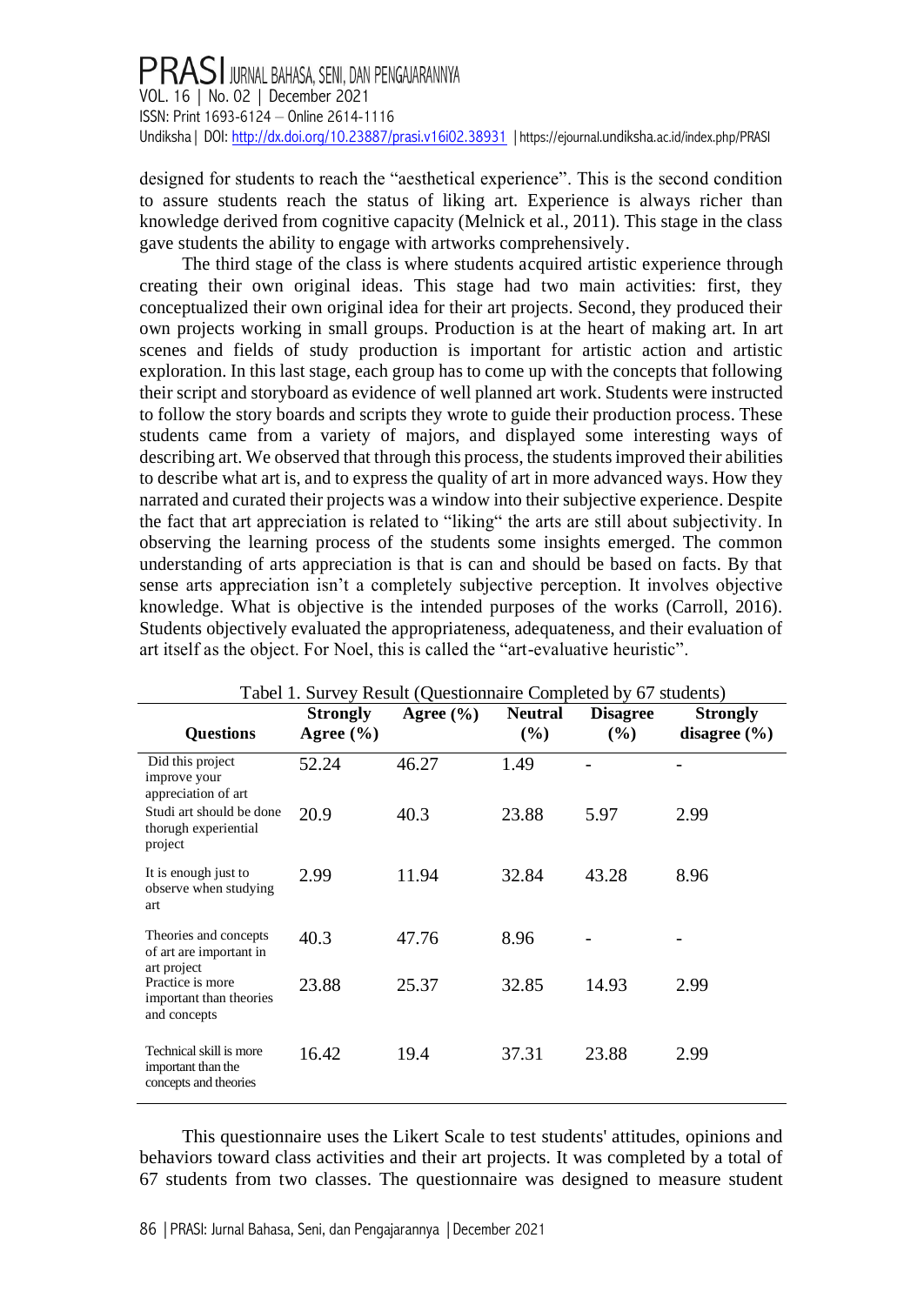# **PRASI** JURNAL BAHASA, SENI, DAN PENGAJARANNYA VOL. 16 | No. 02 | December 2021 ISSN: Print 1693-6124 – Online 2614-1116 Undiksha | DOI:<http://dx.doi.org/10.23887/prasi.v16i02.38931> | https://ejournal.undiksha[.ac.id/index.php/PRASI](https://ejournal.undiksha.ac.id/index.php/PRASI)

opinions, attitudes, and behaviors toward art. This questionnaire also helped the lecturers to evaluate the content (practice and concept) of the syllabus and class scenario in the learning process for future development. The quantitative result shows that the class's level of art appreciation improved. 52.42 % of the students strongly agreed that the art project they did improved their appreciation of art. 42.27 % agreed that the experience of doing an art project improved their sense of art appreciation. 40.3 % agreed and 20.9% strongly agreed that studying art should be done through experiential projects. This is a positive indication that students believe that through the experience of doing an art project, they increased their understanding of art. Therefore this survey demonstrates a positive change in their in level of art appreciation.

Evaluation of the learning process of art appreciation is about testing the class activities for a semester. At the end of the semester, students expressed diverse feelings about learning art appreciation. The results from the survey demonstrate that 43.28% disagree that studying art is only about observing the literature and seeing arts. 32.84% gave neutral answers, answering that art appreciation can be developed both by observing art and creating art projects. The last two questions on the questionnaire support the idea that practice is more important than learning about the arts only by reading and understanding the arts through thought exercises. 23.88% strongly agreed and 25.37% agreed that the practice of creating art is important in developing art appreciation. Some other questions show different preferences between skill based art and concept based art.

This result and finding are bringing up more question about art appreciation when art is mediated by technology. Art Appreciation as a concept of study of is generally understood through the concept of "attention" - liking and not liking. In our attention to objects, we rely on our judgment of liking it or not liking it. The liking judgement is merely subjective. Through this research we found affirmed what Carol (Carroll, 2016) proposed, in that art involves objective knowledge. What is objective is the intended purpose of the art work, which requires appropriateness, adequateness, and an evaluation of art itself as the object for the artist. Subjective and objective qualities of art appreciation are part of the "art-evaluative heuristic" in Caroll's theory (Carroll, 2016). The incorporation of these two epistemic elements of art appreciation supports our findings that in understanding the results of the student learning process (Shaw & Valerie, 2019). Student responses to the questionnaire about the book learning and project phases of the class demonstrated that the process allowed them to apply the art-evaluative heuristic. The collaborative art project completed online successfully developed their appreciation of art. From the first to the third stage of the semester activities served to support them in utilizing the approaches of appropriateness, adequateness and evaluation of art as an object for the artist. This allowed them to understand that art appreciation is also rests on securing various objectively determinable facts, and that art appreciation should be understood comprehensively (Leder et al., 2012).

The students' deeper appreciation of the of what was proposed in the class lectures seems correlated to the art evaluative heuristic. The experience of being part of an audience watching performing arts, reading about the theory of art, and producing art are all necessary to give the students a more heuristic understanding of art. Students were observed using the subjective approach in the first and the second stages of the semester. The expansion of their abilities in art appreciation occurred practically and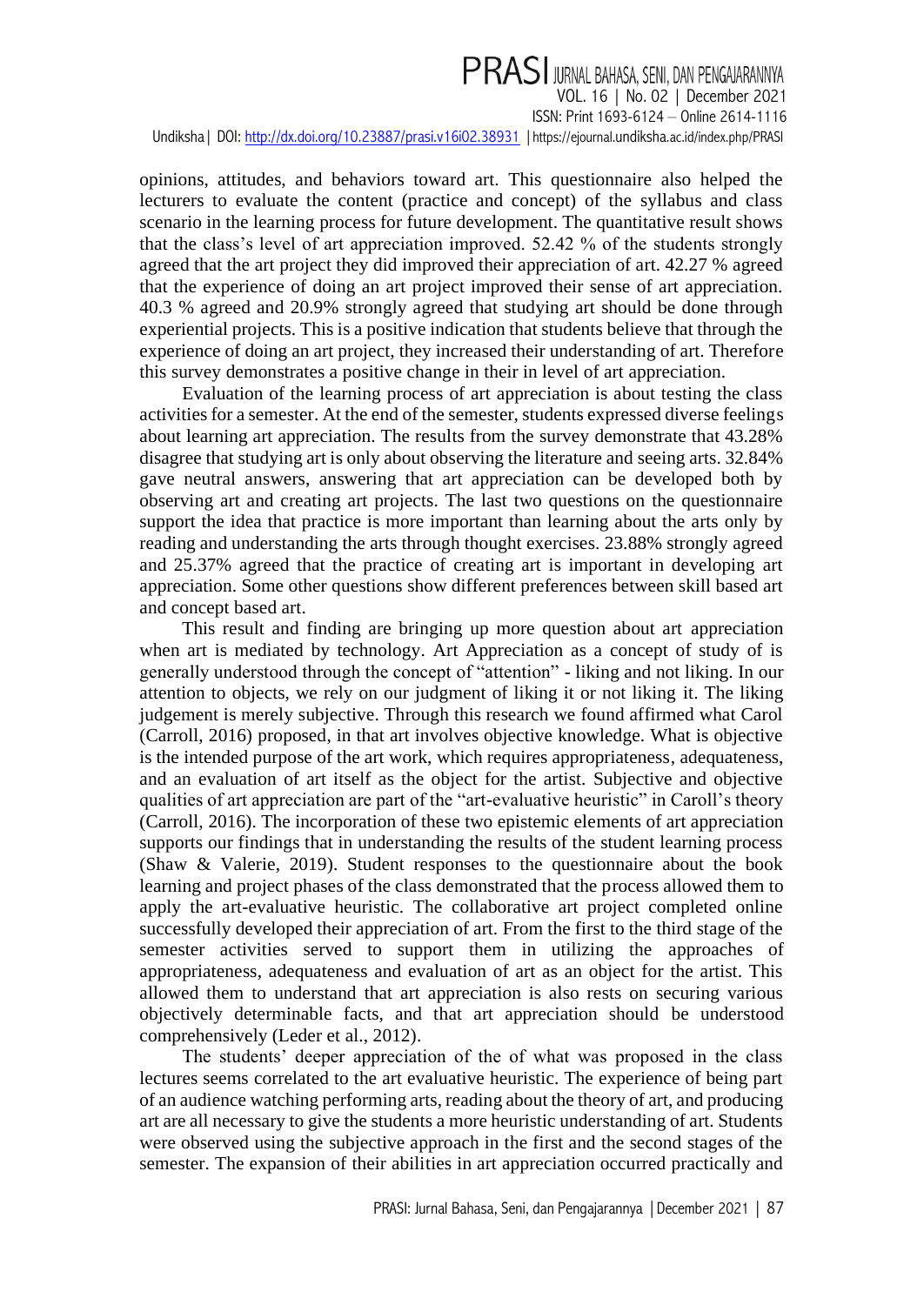# PRASI JURNAL BAHASA, SENI, DAN PENGAJARANNYA<br>VOL. 16 | No. 02 | December 2021 ISSN: Print 1693-6124 – Online 2614-1116 Undiksha | DOI[: http://dx.doi.org/10.23887/prasi.v16i02.38931](http://dx.doi.org/10.23887/prasi.v16i02.38931) | https://ejournal.undiksha[.ac.id/index.php/PRASI](https://ejournal.undiksha.ac.id/index.php/PRASI)

theoretically in the third stage where they produced their own artworks. The evaluative heuristic that uses the objective condition of art appreciation can be found in the third stage. Students focused on objective facts and information. They questioned what kinds of genre of arts they were capable of producing. They also had to evaluate what type of concept was feasible in order to produce collaboratively. On addition, they had to think about what context, story and message that should be brought up and expressed through their art works. All those consideration represent the objective manner of appreciating art.

In order to develop art appreciation and its goal of reaching an art evaluative heuristic in this course, students were required to arrange a collaborative project. Students learned to understand art as one of the elements of culture. Understanding culture means understanding the how webs of significance work in certain society and tradition. In the collaborative project, they were encouraged to play with signs according to their concept and the message they want to bring up with the audience. In the course of the project, the lecturers as facilitators worked to monitor how the production process proceeded. Facilitators evaluated the concepts, story boards and the elements of art that were composed to represent some meaningful detail in the expression of art.

At the time this course was offered, the COVID-19 pandemic was making traditional face-to-face classes impossible. We turned to online collaboration as students moving back to their hometowns and the exhibition that planned for the end of the semester was cancelled. Another difficulty faced by students and lecturers was how to bring the "real" stage online, and how to collaborate in the digitization of their projects. The main difficulties which communication online, technical issues, and the quality of art elements were things they needed to consider in order to collaborate. The challenge when thinking about art and its transformation into the online forum brings up other questions about how art is being shaped by digital technologies.

There are three common theories of how digital technology shapes art learning. First, technology functioning as a supplement. In this view, digital technology is used as an additional tool to extend the life of the performance beyond the boundries of physical space and time. Technologies in this theory do not restructure the artperformance (Wake, 2018). In the second theory, technology functions as infrastructure, which means that technology becomes a medium to produce digital performances. For example, when a synchronous networked link between two distant sites enables participants to communicate and collaborate.

Digital technologies are shaping arts in line with what theorists in cyberformance call networked performance (Birringer, 2002) (Birringer 2002:87, Jamieson 2001). Cyber and networked performance can simply be defined as live performance using the internet (Birringer, 2002; Cyberformance in the Third Space: A Conversation with Helen Varley Jamieson – H+ Media, n.d.) There is a sense of a shift in understanding about art and space. Art changes the definition of the traditional art stage. Phenomenologically there is difference in experience, or how humans experience the world mediated by technology which creates new experiences. Digital technology becomes the medium where art is performed and experienced (Morie, 2007). Digital technology becomes a new kind of stage and space. But there is a need for interpretation from audiences to experience the arts as reality. Digital experience is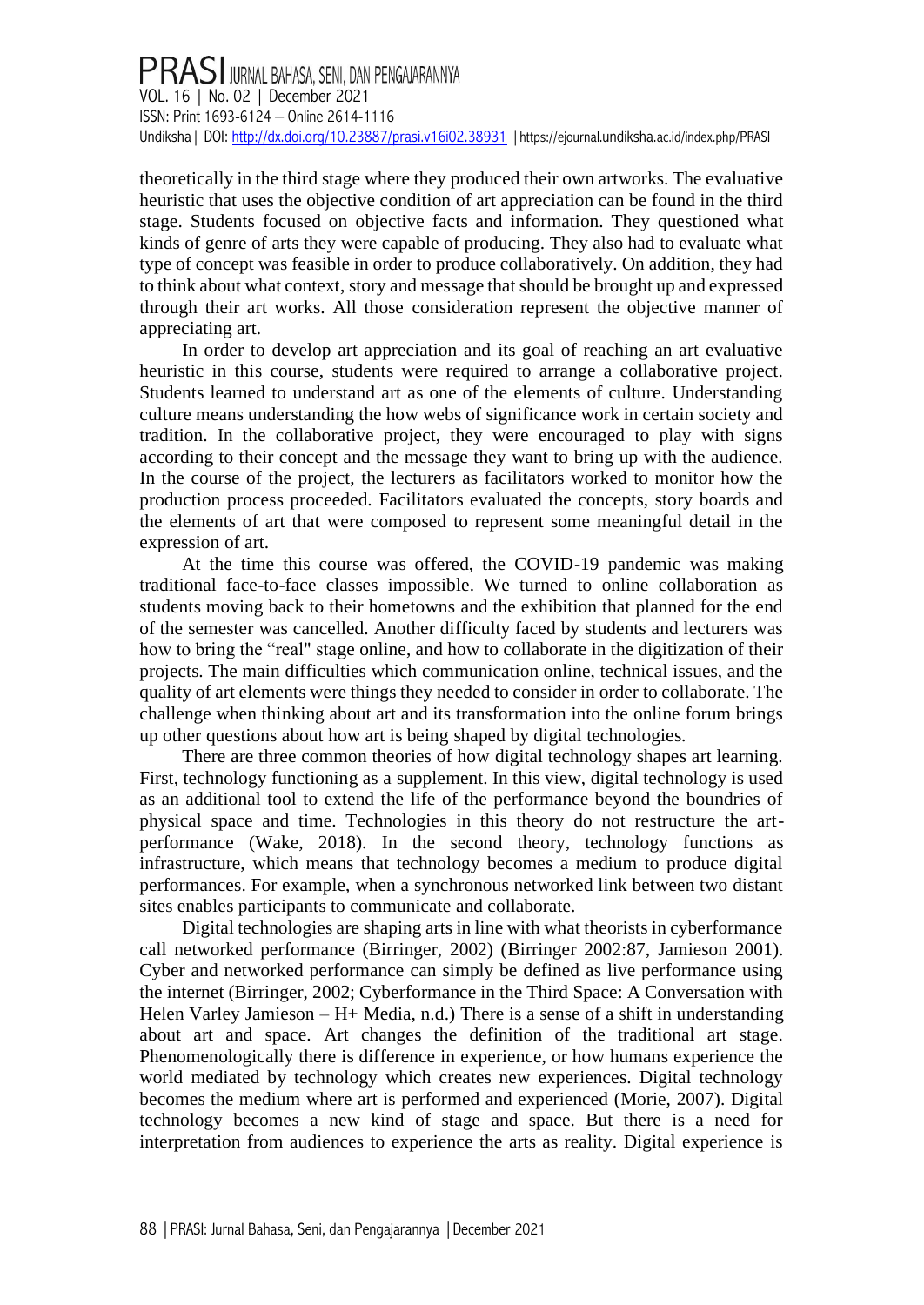PRASI JURNAL BAHASA, SENI, DAN PENGAJARANNYA VOL. 16 | No. 02 | December 2021 ISSN: Print 1693-6124 – Online 2614-1116 Undiksha| DOI:<http://dx.doi.org/10.23887/prasi.v16i02.38931> |https://ejournal.undiksha[.ac.id/index.php/PRASI](https://ejournal.undiksha.ac.id/index.php/PRASI)

experience shaped by the condition that the human experience of art is mediated and within the opacity of technology.

Based on the learning and teaching activities on the course syllabus students need to have both the aesthetic and artistic experiences. The quality of both experience need to be studied future related research. For more qualitatve explanation there is a need for further studies of how students gain both kinds of experiences. Since those experiences are now mediated by digital technologies, a new quality of experience is also emerging. The performing arts are now being experienced through the medium of technology. There is a new kind of process of perceiving and grasping the arts itself. Audiences experiencing art works through digital technology is engendering new kinds of subjective and objective art appreciation. If art appreciation is about liking and not liking, it also affects to a certain degree the quality of the experience. There is a need to elaborate more carefully the hermeneutic aspect of experiencing art. The art collaboration project done by the students shows that artistic experience and aesthetic experience still exist but in a more complex level of experience through being both artist and spectator themselves. This phenomenon challenges traditional definition of beauty. There is need to understand art instrumentally, conceptually, and pragmatically. Does experiencing art through digital technology unsettle the ontological definition of beauty and art as it has been understood so far.

### **CONCLUSION**

The quantitative result shows that the class's level of art appreciation improved. Students are mainly strongly agreed and agree that the art project they did improved their appreciation of art. They also believe that the experience of doing an art project improved their sense of art appreciation. Experiment of changing the Art Appreciation course syllabus showing that studying art should be done through experiential projects. This is a positive indication that students believe that through the experience of doing an art project, they increased their understanding of art. Therefore this survey demonstrates a positive change in their in level of art appreciation. Through this assessment of how to teach art appreciation online. most of the students agreed that learning and appreciating arts is better done through experiential projects. In this art appreciation course, we used new methods and class activities that aligned with the theory of "art evaluative heuristic". By the end of the semester, students displayed art appreciation in the subjective and objective manner.

The unexpected circumstances brought about by the COVID-19 pandemic, specifically the need to reimagine the course for the digital space, also led to reevaluation of our understanding of the art space. This experience led to a new understanding of the definition of the traditional art stage. Phenomenologically, there is difference experience. How humans experience the world when it mediated by technology creates new experiences. Digital technology becomes the medium through which arts are performed and experienced. Digital technology becomes new kind of stage and space. This phenomenon needs the interpretation of the audiences to experience the arts as reality.

Digital experience is human experience shaped by the opacity of technology. A new quality of experience is emerging through the mediation of digital technology. The performing arts are now being experienced through the medium of technology.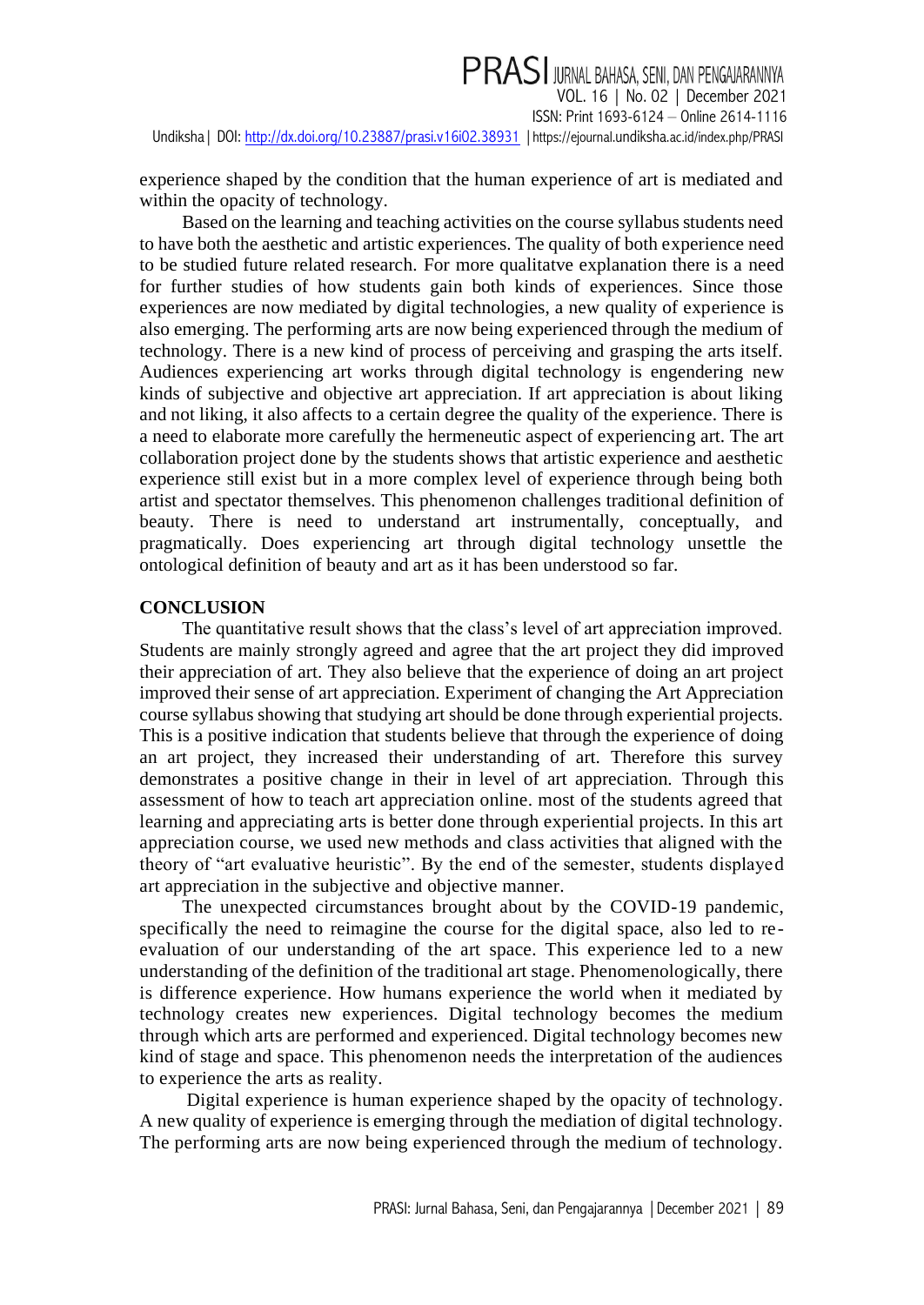This new kind of process of perceiving and grasping the arts itself became the focus of our pedagogical approach to art appreciation.

# **REFERENCES**

- Birringer, J. (2002). Dance and Media Technologies. PAJ: A Journal of Performance and Art, 24(1 (70)), 84–93.<https://doi.org/10.1162/152028101753401811>
- Carroll, N. (2016). Art Appreciation. Journal of Aesthetic Education, 50(4), 1–14. <https://doi.org/10.5406/JAESTEDUC.50.4.0001>
- Cyberformance in the Third Space: A Conversation with Helen Varley Jamieson h+ Media. (n.d.). Retrieved August 25, 2021, from [https://hplusmagazine.com/2015/03/31/cyberformance-in-the-third-space-a](https://hplusmagazine.com/2015/03/31/cyberformance-in-the-third-space-a-conversation-with-helen-varley-jamieson/)[conversation-with-helen-varley-jamieson/](https://hplusmagazine.com/2015/03/31/cyberformance-in-the-third-space-a-conversation-with-helen-varley-jamieson/)
- Geertz, C. (1977). The Interpretation Of Cultures (Basic Books Classics). [https://books.google.com/books/about/The\\_Interpretation\\_Of\\_Cultures.html?id](https://books.google.com/books/about/The_Interpretation_Of_Cultures.html?id=BZ1BmKEHti0C) [=BZ1BmKEHti0C](https://books.google.com/books/about/The_Interpretation_Of_Cultures.html?id=BZ1BmKEHti0C)
- Hume, David Oxford Reference. (n.d.). Retrieved August 25, 2021, from [https://www.oxfordreference.com/view/10.1093/acref/9780199747108.001.000](https://www.oxfordreference.com/view/10.1093/acref/9780199747108.001.0001/acref-9780199747108-e-380) [1/acref-9780199747108-e-380](https://www.oxfordreference.com/view/10.1093/acref/9780199747108.001.0001/acref-9780199747108-e-380)
- Leder, H., Gerger, G., Dressler, S. G., & Schabmann, A. (2012). How art is appreciated. Psychology of Aesthetics, Creativity, and the Arts, 6(1), 2–10. <https://doi.org/10.1037/A0026396>
- Melnick, S. A., Witmer, J. T., & Strickland, M. J. (2011). Cognition and student learning through the arts. Arts Education Policy Review, 112(3). <https://doi.org/10.1080/10632913.2011.566100>
- Morie, J. F. (2007). Performing in (Virtual) spaces: Embodiment and being in virtual environments. International Journal of Performance Arts and Digital Media, 3(2– 3), 123–138. [https://doi.org/10.1386/PADM.3.2-3.123\\_1](https://doi.org/10.1386/PADM.3.2-3.123_1)
- Prameswari, N. S., Saud, M., Amboro, J. L., & Wahyuningsih, N. (2020). The motivation of learning art & culture among students in Indonesia. Cogent Education, 7(1).<https://doi.org/10.1080/2331186X.2020.1809770>
- Schabmann, A., Gerger, G., Schmidt, B. M., Wögerer, E., Osipov, I., & Leder, H. (2015). Where Does It Come From? Developmental Aspects of Art Appreciation: Http://Dx.Doi.Org/10.1177/0165025415573642, 40(4), 313–323. <https://doi.org/10.1177/0165025415573642>
- Shaw, L. J., & Valerie, L. M. (2019). Re-Imaging Student Learning Through Arts and Literacy. Journal for Learning through the Arts: A Research Journal on Arts